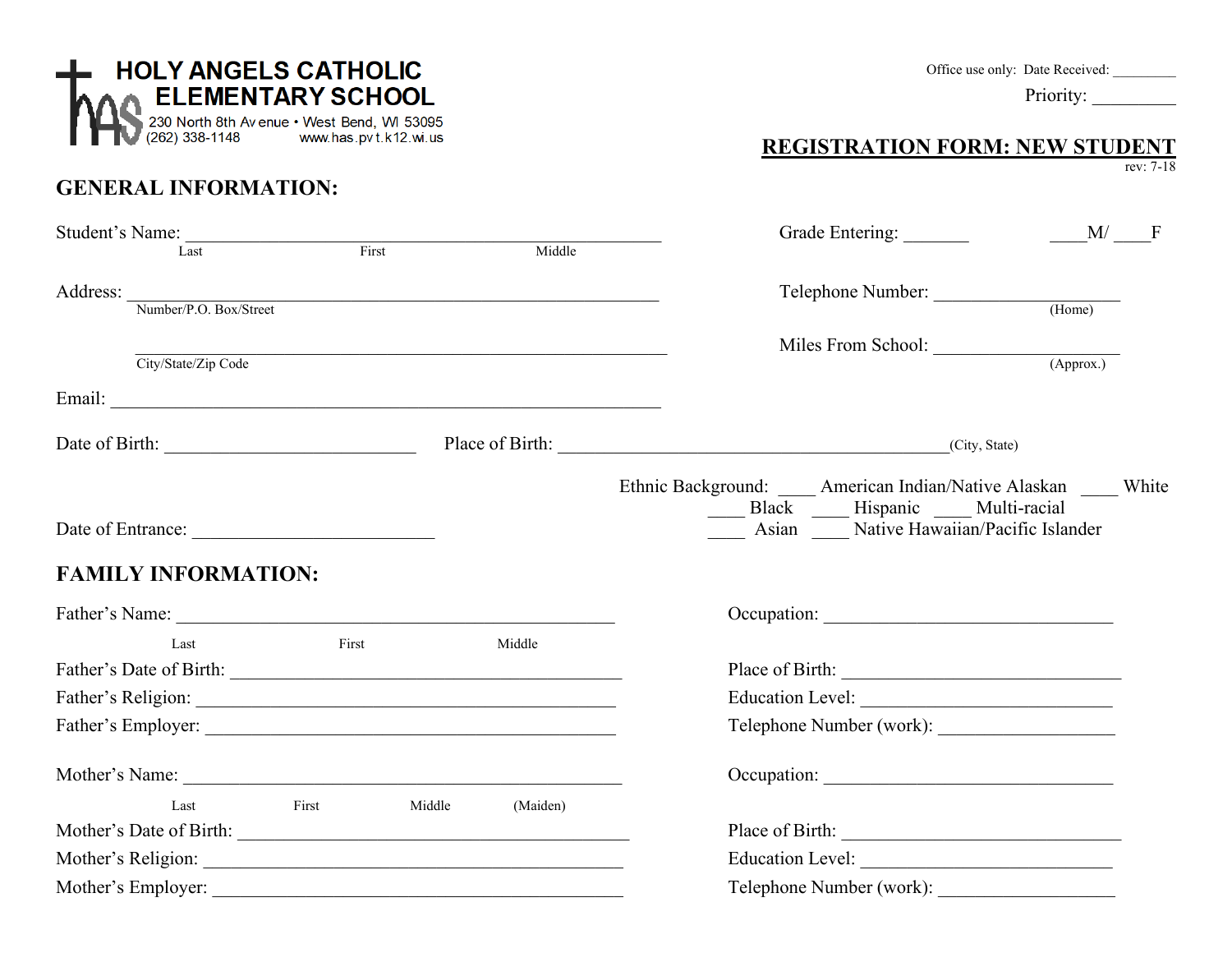| If there is a divorce or legal separation, which parent has legal custody of the child?<br>Mother<br>Father           | Joint Custody |
|-----------------------------------------------------------------------------------------------------------------------|---------------|
| If neither parent has custody, who does have custody?                                                                 |               |
| If either parent is restricted from having contact with child, please explain:                                        |               |
| If this is a "blended family" which includes persons other than the child's natural parents, please briefly describe: |               |

#### The child's siblings are:

| <b>Name</b> | Birthdate | Is the sibling presently living at home? |
|-------------|-----------|------------------------------------------|
|             |           | Yes<br>No                                |
|             |           | Yes<br>No                                |
|             |           | Yes<br>No                                |
|             |           | Yes<br>No                                |

\_\_\_\_\_\_\_\_\_\_\_\_\_\_\_\_\_\_\_\_\_\_\_\_\_\_\_\_\_\_\_\_\_\_\_\_\_\_\_\_\_\_\_\_\_\_\_\_\_\_\_\_\_\_\_\_\_\_\_\_\_\_\_\_\_\_\_\_\_\_\_\_\_\_\_\_\_\_\_\_\_\_\_\_\_\_\_\_\_\_\_\_\_\_\_\_\_\_\_\_\_\_.

#### **RELIGIOUS INFORMATION / PARISH PARTICIPATION:**

| Student's Religion:                                                                                               |                 |          |       |                                         |                                                                                                                                     |  |
|-------------------------------------------------------------------------------------------------------------------|-----------------|----------|-------|-----------------------------------------|-------------------------------------------------------------------------------------------------------------------------------------|--|
| Sacraments:                                                                                                       | Baptism:        | Yes / No | Date: |                                         | Church/City:                                                                                                                        |  |
|                                                                                                                   | Eucharist:      | Yes / No | Date: |                                         | Church/City:                                                                                                                        |  |
| Note: Entering kindergartners must have a copy of their baptismal certificate attached to this Registration Form. | Reconciliation: | Yes / No | Date: |                                         | Church/City:                                                                                                                        |  |
|                                                                                                                   |                 |          |       |                                         | Transfer students (grades 1-8) must have a copy of all sacramental certificates, if applicable, attached to this Registration Form. |  |
| Parish Where Family Is Registered (Church/City):                                                                  |                 |          |       |                                         |                                                                                                                                     |  |
| Date of Parish Registration (Month/Year):                                                                         |                 |          |       |                                         |                                                                                                                                     |  |
| What parish activities or ministries have members of your family been active in? List:                            |                 |          |       |                                         |                                                                                                                                     |  |
| How frequently do you attend Mass at Holy Angels?                                                                 |                 |          |       | Almost every week<br>About once a month | About twice a month<br>Seldom                                                                                                       |  |